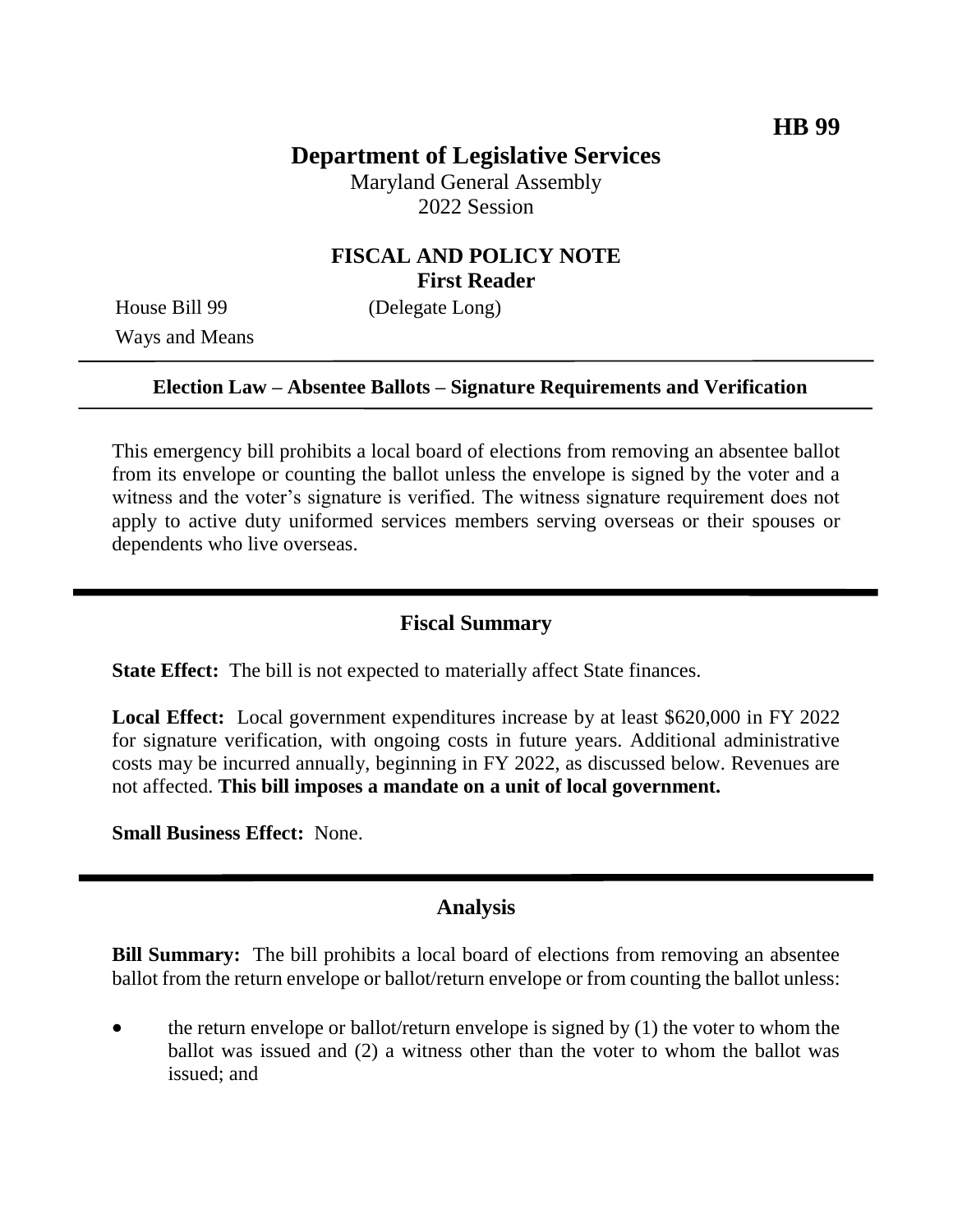the voter's signature is verified by the local board by comparing the signature with the voter's registration record in accordance with regulations adopted by the State Board of Elections (SBE).

The witness signature requirement does not apply to an absentee ballot that is voted and returned by (1) an active duty member of the uniformed services who is serving overseas or (2) the spouse or dependent of an active duty member of the uniformed services who is serving overseas if the spouse or dependent lives overseas.

The bill requires that guidelines established by SBE for the administration of absentee voting by the local boards provide for verification of signatures on absentee ballot envelopes.

### **Current Law:**

#### *Absentee (Mail-in) Voting*

An individual may vote by absentee (mail-in) ballot except to the extent preempted by federal law. An absentee ballot may be requested in writing (there are State and federal forms that can be used) or online through the SBE website. The voter may choose to receive the ballot by mail, by fax, through the Internet, or by hand at a local board of elections office. The voter may return the ballot by (1) mailing it, postmarked on or before Election Day; (2) depositing it into a ballot drop box before the polls close on Election Day; or (3) delivering it in person to an early voting center or to the local board of elections or an Election Day polling place by the close of polls on Election Day.

#### *Absentee Ballot Envelopes*

An absentee ballot sent by mail must be enclosed in specially printed envelopes, the form and content of which must be prescribed by SBE. A local board of elections may use either two envelopes ("outgoing envelope" and "ballot/return envelope") or three envelopes ("outgoing envelope," "return envelope," and "ballot envelope"). The ballot/return envelope or the return envelope must include prepaid postage. When voted and returned to the local board, an absentee ballot must be enclosed in a ballot envelope or ballot/return envelope, which must include an oath prescribed by SBE.

If an absentee ballot is sent by the Internet or facsimile transmission, the local board must provide the voter with an envelope template.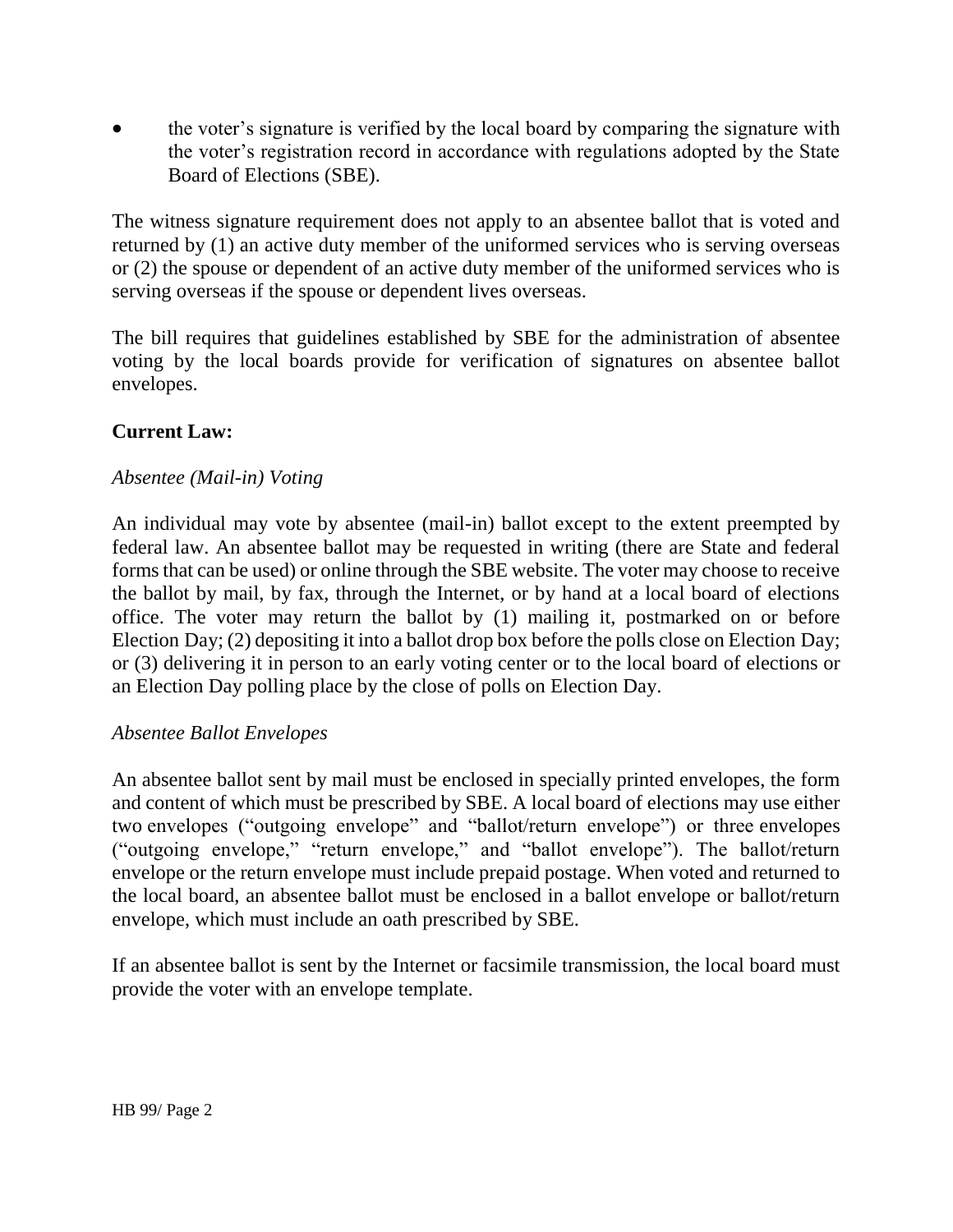### *Canvassing of Absentee Ballots*

A local board of elections may not reject an absentee ballot except by unanimous vote and in accordance with SBE regulations. A local board must reject an absentee ballot if the voter failed to sign the oath on the ballot envelope. Pursuant to SBE regulations, during the canvass of absentee ballots, before absentee ballot return envelopes are opened, if the oath is not signed on a return envelope, the return envelope must be referred to the local board to rule on.

#### *SBE Guidelines*

SBE must establish guidelines for the administration of absentee voting by the local boards of elections. The guidelines must provide for (1) the application process; (2) late application for absentee ballots; (3) ballot security, including storage of returned ballots; (4) determining timeliness of receipt of applications and ballots, including applications and ballots for overseas voters; (5) the canvass process; (6) notice of the canvass to candidates, political parties, campaign organizations, news media, and the general public; (7) observers of the process; (8) review of the voted ballots and envelopes for compliance with the law and for machine tabulation acceptability; (9) standards for disallowance of ballots during the canvass; (10) storage and retention of ballots following canvass and certification; and (11) the permanent absentee ballot list.

**Local Fiscal Effect:** Local government expenditures increase by at least \$620,000 in fiscal 2022, accounting for personnel and training costs (\$195,000) associated with conducting signature verification, and costs of mail sorting technology (\$425,000) with signature verification features to assist with the signature verification process for larger volumes of mail-in ballots in larger counties. This estimate assumes that approximately 35% of voter turnout in future elections consists of mail-in ballots and is based on assumptions about necessary personnel, training, and technology costs, informed by communication in the beginning of 2021 with a small number of jurisdictions in Colorado and Oregon that conduct signature verification. Future-year costs consist of ongoing personnel and training costs (fluctuating by election and different levels of mail-in voting turnout) and capital financing and ongoing maintenance costs for the mail sorting technology (with capital costs financed over the course of fiscal 2022 through 2024). In fiscal 2023, for example, local government expenditures increase by at least \$860,000, consisting of \$435,000 in personnel and training costs and \$425,000 in capital financing and ongoing maintenance costs.

Additional costs associated with signature verification, that have not been quantified, may be incurred for modifications to the statewide voter registration system (a cost billed by SBE to the local boards) needed to facilitate signature verification, information technology personnel costs in counties that purchase the mail sorting machines, and any additional